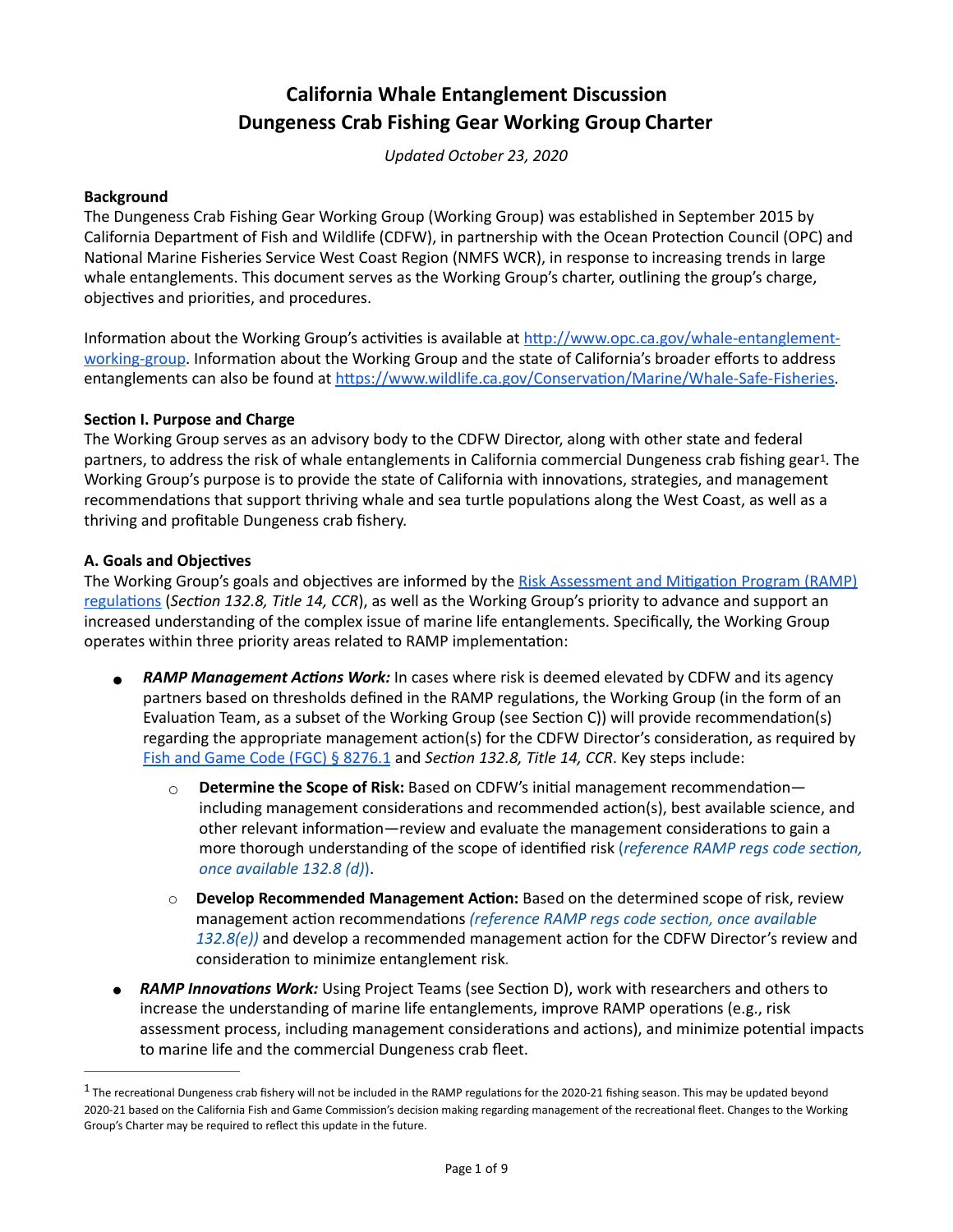- $\circ$  Prioritize RAMP-related ecological and socioeconomic data collection, improve data organization and interpretation, inform entanglement forensic reviews, and lend expertise in the design and testing of gear innovations and other strategies to reduce entanglement risk.
- As innovations work develops, track the development of goals, key tasks/deliverables, evaluation metrics, funding opportunities, and associated timelines for priority projects. Where appropriate and expertise/capacity exists within Working Group Members, actively participate in grant writing and the active solicitation of funding to support innovations priorities and secure data sources, together with other Working Group recommendations.
- **Communications Work:** Provide peers, interest groups, and/or other outside organizations with information about the Working Group's process and regular evaluations of progress towards achieving goals, meeting discussion highlights, and recommendations through various means of networking and interaction, as appropriate and in alignment with Working Group communication protocol. See Section J for more information.
	- $\circ$  Review, discuss, and where appropriate make recommendations on Working Group and/or Project Team proposals to help advance innovations and other RAMP-related work with the support of OPC, CDFW, Fish and Game Commission, the Legislature, Dungeness Crab Task Force (DCTF), etc.
	- $\circ$  Conduct an annual review/assessment of Working Group activities relative to the group's charge (management recommendations, innovations work, communications, etc.).
	- $\circ$  Solicit ideas, strategies, and innovations from peers and outside organizations and experts to inform and advance the Working Group's charge.
	- $\circ$  Communicate with target audiences to share Working Group recommendations, encourage widespread participation of voluntary actions, broadly distribute key messaging and communications products (e.g. Best Practices Guide).

When possible, the Working Group will aim to connect across goals and objectives to maximize efficiency and coordination. The Working Group will further prioritize objectives and related tasks and identify specific timeframes and/or deadlines associated with key deliverables. Objectives may also be evaluated and updated regularly (e.g., annually) to reflect new information and the Working Group's progress.

# **Section II. Composition and Roles**

The Working Group is comprised of the following:

- *Working Group Members* represent a diverse range of interests including commercial and recreational fishermen and industry representatives, environmental organization representatives, members of the whale entanglement response network, and relevant agencies. The role of the Working Group is to carry out the goals and objectives outlined in Section A. Working Group Members are requested to serve a 2-3 year term in an effort to stagger the appointment of new participants.
- *Working Group Advisors* are select individuals with additional expertise or perspective beyond Working Group Members (e.g., legislative or agency staff, fishing gear manufacturer/distributor, data analysts). Advisors provide guidance, expertise, and information that help inform recommendations by the Working Group, but they are not included in the recommendation-making processes for management recommendations or innovations work.
- *Working Group Alternates can attend meetings that his/her respective Working Group Member cannot* attend and participate on his/her respective Member's behalf. When possible, Alternates should participate as 'observers' in at least two management action discussions (or relative experience) before being permitted to actively participate and inform recommendations. Alternates are expected to be fully educated by his/her respective Working Group Member prior to the meeting they are attending, as the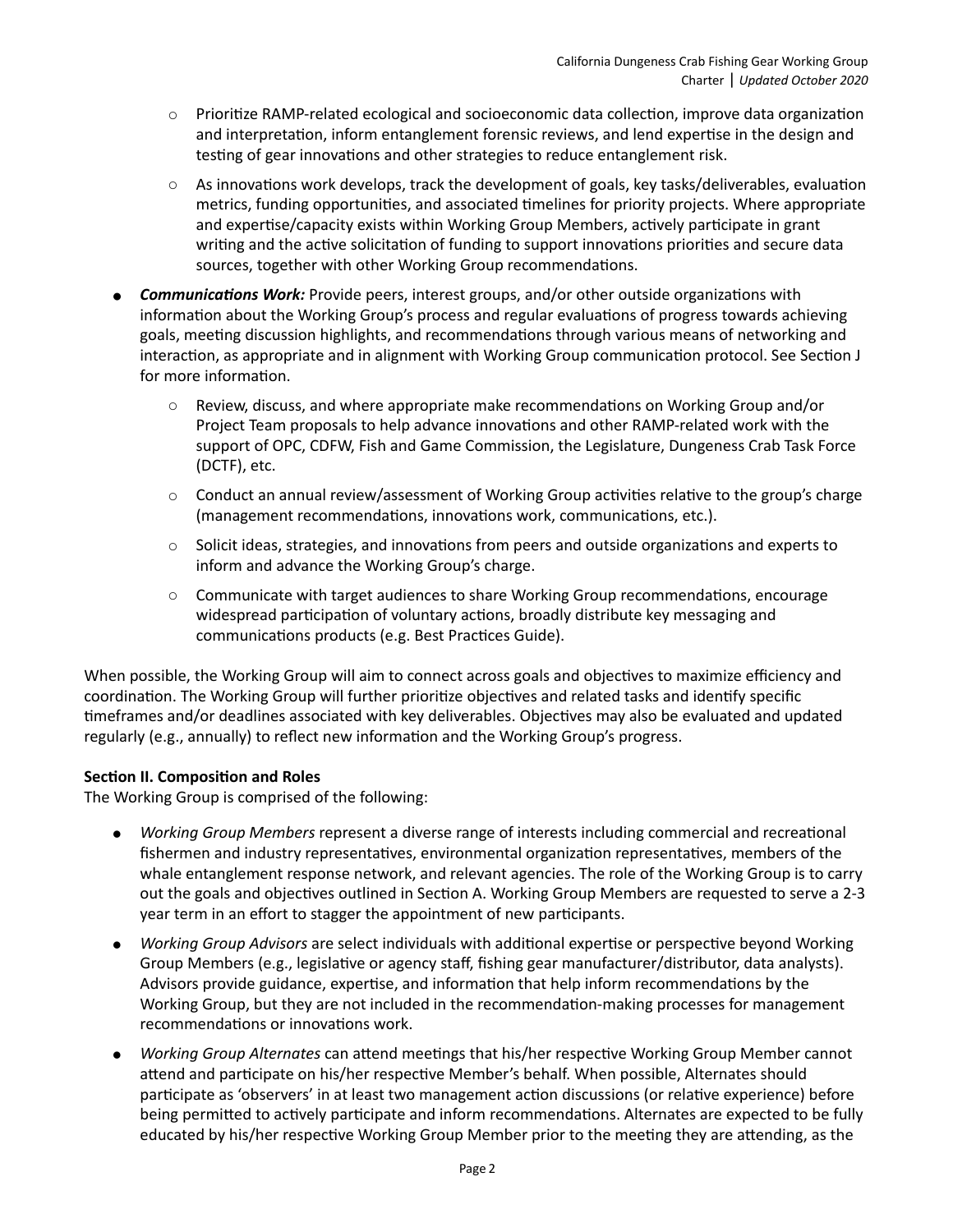Working Group (or Evaluation Team) will not spend meeting time to provide background on any agendaized items. Alternates should ideally be consistent throughout the Member's term. Alternates may be selected to replace the Member should they step down or their term be completed.

● *Agency staff* who work for government agencies (CDFW, NMFS WCR, OPC, and United States Coast Guard (USCG)) may help support the planning and administration of the Working Group. They may provide information or perspectives to help inform the development of Working Group recommendations, but are not included in the recommendation-making needed to make a recommendation (see Section x for more information). Agency staff provide guidance, expertise, and information that help inform the development of recommendations by the Working Group, but they are not included in the recommendation-making processes for management actions or innovations work.

The roles of each agency are outlined below:

- CDFW is the trustee agency and responsible for managing the state's commercial Dungeness crab fishery. CDFW provides scientific expertise and is also the convener of the Working Group. They are responsible for performing regular risk assessments in coordination with their agency partners and as outlined by *Section 132.8, Title 14, CCR* to identify when risk is elevated. CDFW will strive to provide sufficient staffing and funding to support Working Group operations and RAMP function, select Working Group Members, inform Working Group priorities, compile and make publicly available information for Working Group consideration, and provide strategic support for Working Group and Project Teams. CDFW will work with NMFS WCR, the Fish and Game Commission, and fishery stakeholders to address marine life entanglement risk in other California fixed gear fisheries and other marine species of interest. CDFW will maintain the Whale Safe Fisheries webpage, which includes updates and outputs from risk assessments, including CDFW Director preliminary determinations and declarations.
- NMFS provides advice and strategic support for Working Group and Project Teams through participation of NMFS staff as advisors to the Working Group. NMFS may assist the Working Group with collection, review, and analysis of entanglement data, along with other biological, environmental, and socioeconomic data, to better understand the factors that influence entanglement risks. Current or promising initiatives regarding specific topics, priorities, and recommendations made by or brought to the Working Group (e.g. Bycatch Reduction Engineering Program (BREP) funding and gear research, fishing effort data collection) may be provided by NMFS and/or NMFS partners. NMFS may help facilitate research and/or idea development to collect missing information and test ideas to reduce entanglement risk, and help identify entities capable of pursuing and accepting funding for potential project ideas. They may help the Working Group provide outreach to the community about the overall issue of whale entanglements in California waters, including progress and priorities of the Working Group. NMFS may also help CDFW consider how to integrate other California fixed gear fisheries and other marine species of interest into a more comprehensive approach within California to address the entanglement issue.
- OPC supports CDFW in convening the Working Group. They provide neutral support for Working Group and Project Teams and have provided funding to support Working Group priorities in alignment with the *[Strategic Plan to Protect California's Coast and Ocean](http://www.opc.ca.gov/webmaster/ftp/pdf/2020-2025-strategic-plan/OPC-2020-2025-Strategic-Plan-FINAL-20200228.pdf)* and the Strategy for *[Reducing the Risk of](http://www.opc.ca.gov/webmaster/_media_library/2020/01/Strategy_Reducing-the-Risk-of-Entanglement-in-California-Fishing-Gear_OPC-2019.pdf)  [Entanglement in California Fishing Gear](http://www.opc.ca.gov/webmaster/_media_library/2020/01/Strategy_Reducing-the-Risk-of-Entanglement-in-California-Fishing-Gear_OPC-2019.pdf)*, which guides investment of OPC's allocation of General Fund for whale and sea turtle entanglement. OPC also provides strategic support for the Working Group and Project Teams, as appropriate, and facilitates coordination to share updates among state agencies, as appropriate. OPC maintains the Working Group's webpage which includes an online record of Working Group products and summaries.
- USCG provides support for CDFW risk assessments and operational support, the Working Group and Project Teams. USCG will continue to provide support for disentanglement efforts.

The selection of the Working Group Members, Advisors, and Alternates is at the discretion of the CDFW Marine Region Manager. In appointing Working Group Members, the Regional Manager may consider professional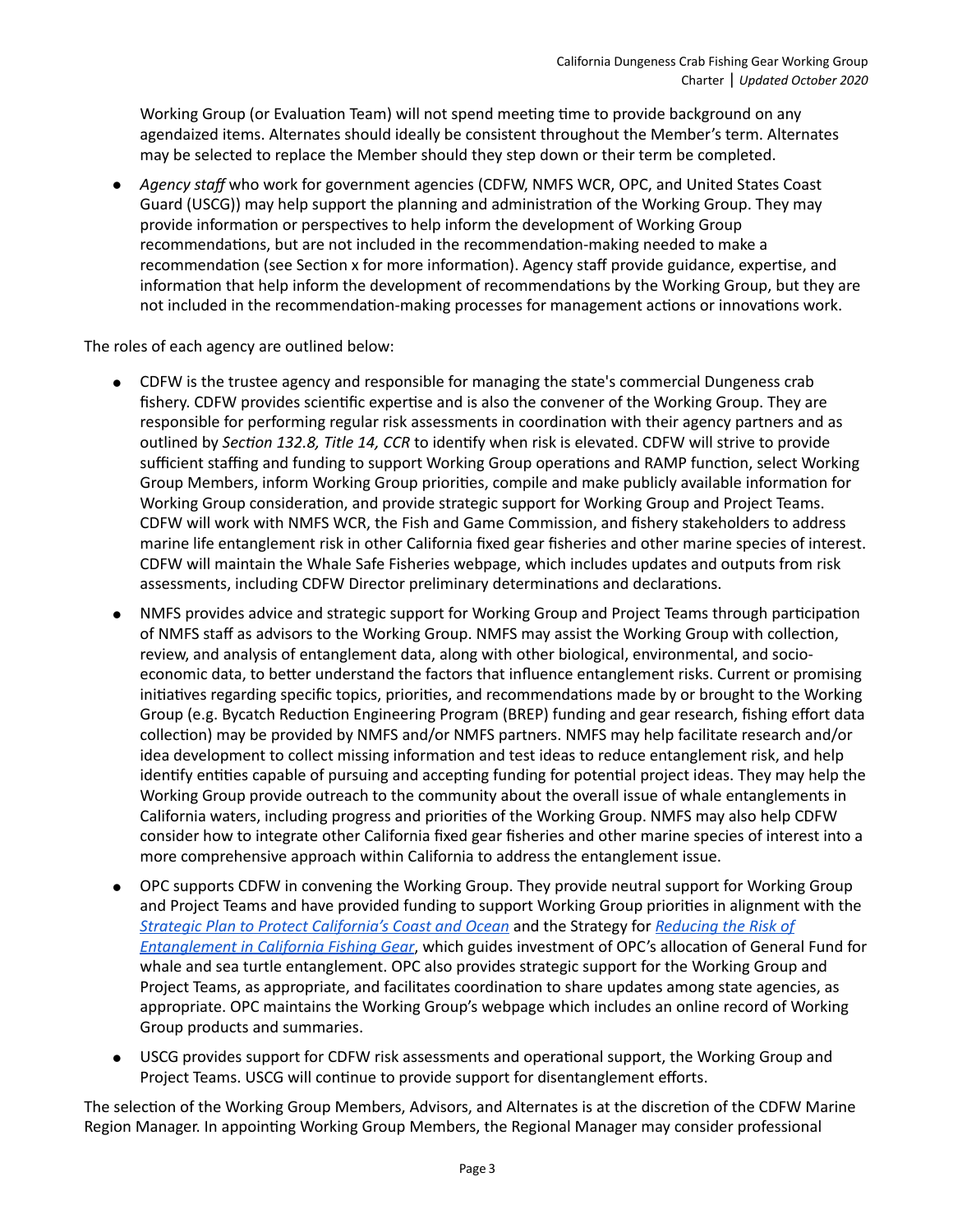expertise or experience, diversity of perspectives, geographic location, willingness to express fundamental interests as opposed to fixed positions, ability and willingness to share Working Group updates with peers, willingness to convey the interests of one or more groups and to integrate diverse interests, capacity to work with diverse viewpoints, and ability to work constructively and collaboratively. All Working Group Members must have an active email address and phone number to facilitate timely communication. A list of active Working Group Members and Advisors is available at http://www.opc.ca.gov/whale-entanglement-working-group.

## **B. Management Action: Operations**

CDFW staff will lead the administration of the Working Group's efforts to develop management actions to circumstances where entanglement risk is elevated (as outlined by Section 132.8, Title 14, CCR). This involves all internal information sharing, communications, and coordination with Working Group members in advance of and following management action phone calls. CDFW will also be responsible for communicating the Working Group's management action publicly through identified channels as identified in the RAMP regulations (Subsection (f)(3)). CDFW will monitor implementation of any management actions, assess their deployment, and report back to the WG on the results.

To help support the Working Group's management action discussions, the following approach will be taken:

- October 2020-January 2021: Ryan Bartling, CDFW staff, will act as a Chair during management action meetings. The role of the Chair is to ensure meeting participants have access to available information, identify areas of agreement, and advance discussions in a timely manner. As schedules allow, Sonke Mastrup and Morgan Ivans-Duran will act as advisors.
- **January-February 2021:** During this time, Working Group Members and Advisors will review and evaluate the management action process to date  $-$  including the quality of recommendation making, the role of the Chair (need/value of a Vice-chair), and possible public perceptions  $-$  and make any necessary changes. Steps will be taken to ensure the evaluation is conducted through a neutral lens. As needed, the Working Group will consider the need for neutral, 3rd party facilitation support, including the availability of resources to support this need.
- **February-July 2021:** The Working Group's management action process will move forward to reflect any adjustments or changes made during the evaluation step and agreed to by the Working Group.

Throughout the course of the 2020-21 fishing season, CDFW will coordinate with the other state and federal agencies to ensure available information is being reviewed relative to RAMP risk factor thresholds. Working Group questions or concerns are encouraged to be brought to CDFW lead staff for further discussion.

#### **Executive Committee**

Working Group Members are interested in cultivating more transparent dialogue and collaboration with the state and federal agencies engaged in this issue. To help promote this, an Executive Committee consisting of 2-3 Working Group Members, agency staff, and others (e.g., advisors) will be established to support meeting planning (e.g., agenda development), internal coordination, and longer-term planning. Interested Working Group Members will self-identify to CDFW lead staff and participation would be voluntary. Participants will be selected by the Working Group on a rotational basis, with the goal to have an array of participation that reflects the diversity of the Working Group representatives. The convening of an Executive Committee, including confirming the committee's form/function, participation, meeting schedule, etc. will be discussed during a Working Group meeting in November. The work of the Executive Committee will be evaluated in January-February 2021, in alignment with the above mentioned review of the management actions operations.

# **C. Management Action: Evaluation Team, Recommendation Making, Caucuses, Participation**

#### *Evaluation Team*

Upon the request of CDFW under circumstances of elevated risk, an Evaluation Team—or a subgroup of the full Working Group—will hold a conference call to review available information including CDFW's initial management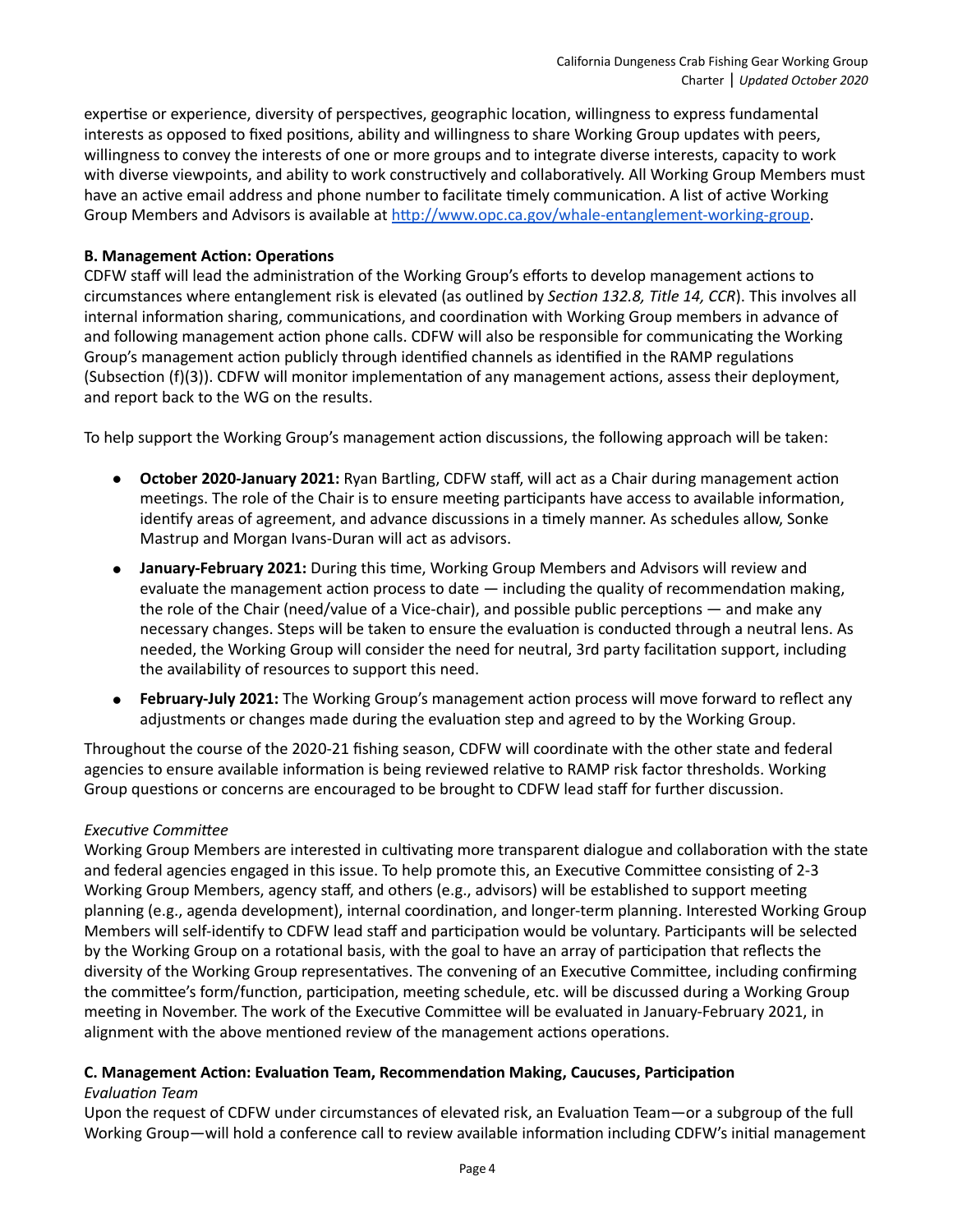recommendation, determine the scope of the relative risk, and develop an appropriate management action for the Director's consideration. A good-faith effort will be made by CDFW to ensure Evaluation Teams are comprised of two commercial fishermen or industry representatives (including a minimum of one commercial fisherman from the zone(s) of concern), one recreational/CPFV representative, two representatives from conservation organizations, and one agency representative (CDFW). Specific attention to geographic areas of concern and other factors anticipated to be discussed during the assessment will inform the composition of an Evaluation Team. The Evaluation Team will be given a minimum of 48-hours notice before the conference call will be held. The full Working Group will be notified of the meeting request and based on availability (and other criteria noted above) an Evaluation Team will be reconvened for each meeting. All Evaluation Team meetings will be held via conference call.

#### *Management Ac2on Recommenda2on Making Process*

In the spirit of collaboration and developing recommendation(s) that reflect the Working Group's shared vision, an Evaluation Team will strive towards consensus (no opposition) for all recommendation(s) forwarded to the Director. Recommendation(s) with no opposition will be identified as 'consensus' and likely to be prioritized by the Director in their deliberations. All recommendation(s) developed by an Evaluation Team, including any that do not have consensus support, will be captured in a Recommendations Memo and submitted to the Director. To help focus the Director's review, an Evaluation Team will aim for no more than five (5) management recommendations. The memo will not specify the number of individuals supporting a particular recommendation and no formal voting will take place. Each recommendation presented will include its rationale, including its conservation and socioeconomic benefits/merits and any limitations or tradeoffs to consider for each option and how the option was arrived at, as well as how broadly supported a recommendation was.

## *Informal Caucuses*

Informal caucuses of two (2) or more individuals may meet in advance of a management action meeting to consider and identify shared areas of interests. The results of caucus discussions will be conveyed at a high-level during the management action meeting and will help inform an Evaluation Team's recommendation development process. Caucus meetings would be led by any individual Working Group member(s) or Advisor(s).

# **Participation During Management Action Conference Calls**

All management recommendation meetings will be closed to the public. The recommendations memo and other related materials developed to inform the Director's management response will be posted publicly and act as a record of the Evaluation Team's discussions. A CDFW senior staff member is required to be present on all management action calls. If a CDFW senior staff member has to leave the call or meeting early, then the call or meeting will adjourn at that time unless another CDFW senior staff member is present.

#### **D. Innovations: Project Teams**

Project Teams meet to further innovations work, including priority projects, and involve a subset of self-selected Working Group Members and Advisors. Each Working Group Member is requested to participate on at least one Project Team.

- Data Project Team: Involved in data review, organization and interpretation, scientific analysis, identification of and suggestions for addressing data gaps, facilitating/informing model development, advise on and support survey design (e.g., aerial, vessel, citizen science), and advancing electronic monitoring priorities.
- **Gear Innovations Project Team:** Provide guidance for and, where appropriate, implementation of gear innovation testing to help support RAMP and, potentially, available management measures for consideration.
- **Communications Project Team:** Available to collaborate with CDFW 1-2x per year to update the Best Fishing Practices Guide and other outreach materials.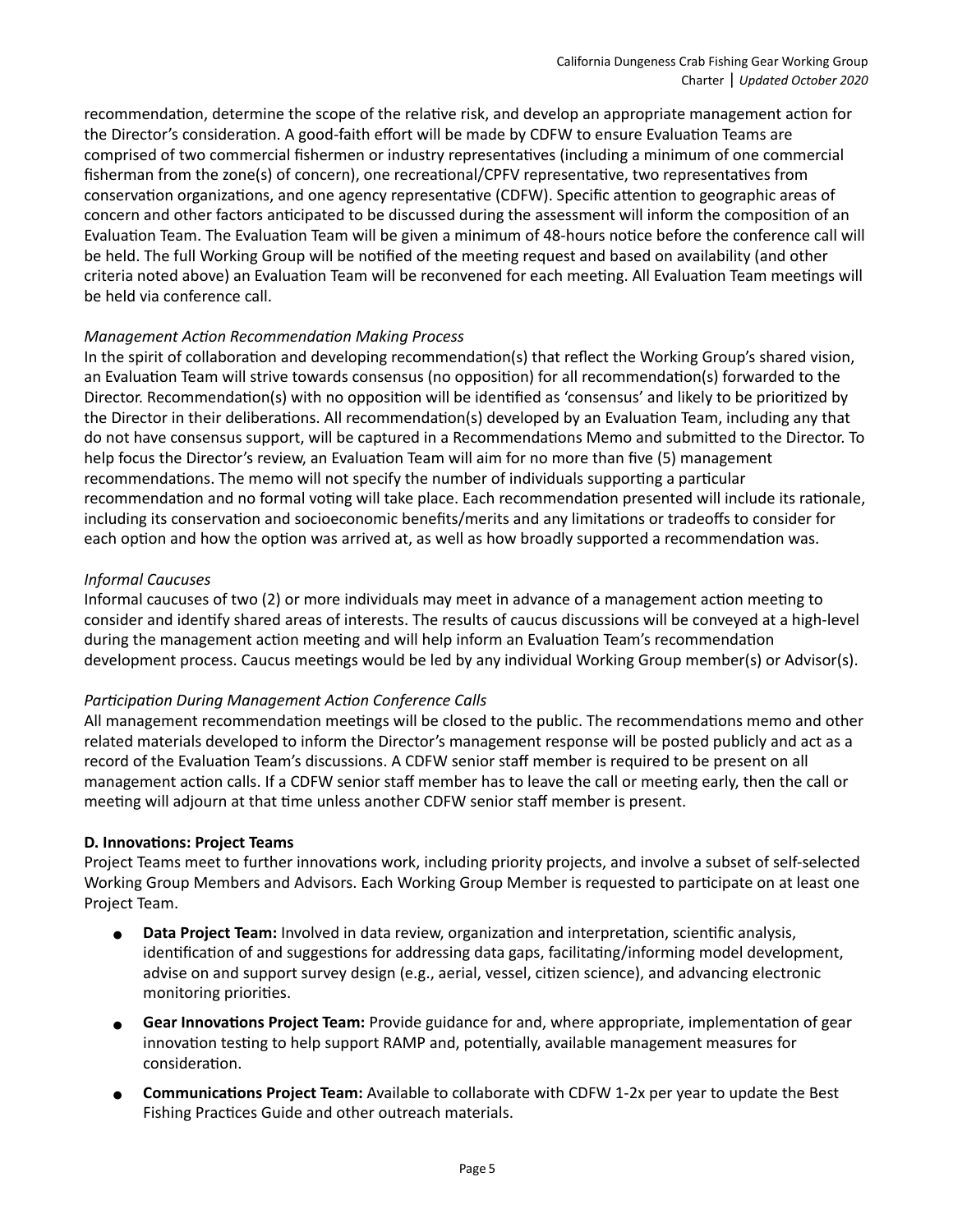The activities of each Project Team, including the merits of adding/removing Project Teams, will be reviewed by the Working Group during its annual meeting. Each Project Team is anticipated to be active on an annual basis, however, teams may be dormant due to limited activity/priorities, the height of the fishing season, etc.

## **E. Innovations: Project Team Operations**

CDFW staff, together with Project Team Leads, will advance the administration of the Working Group's innovations activities. This involves developing and maintaining related materials and communications to plan for, design, and/or carry out innovations priorities as identified by the Working Group and its Members. Project Leads, together with each Project Team, will determine how frequently the team will meet being conscious of capacity limitations.

To help support the Working Group advance its innovations work, the following approach will be taken:

- **October 2020-November 2020:** Project Leads will be confirmed and limited work will be conducted in advance of the start of the 2020-21 fishing season, with specific attention placed on any activities that need to be advanced to support/inform management action discussions (e.g., data review).
- **November-December 2020:** Project Team work will be paused in reflection of the start of the 2020-21 fishing season.
- **January-October 2021: Project Leads will work with CDFW staff to re-establish their respective Project** Teams to continue advancing priority work. Where appropriate, work will build on activities conducted prior to the start of the 2020-21 fishing season. Considerations for additional coordination support may also be considered at this time.

Project Teams are identified by the Working Group and reviewed and confirmed in partnership with CDFW staff. Based on Working Group priorities, there may be a need to establish additional Project Teams (or subcommittee(s)) for the short-term. The need for a new Project Team can be raised by Working Group Members, Advisors, or agency staff. Once raised, considerations for administrative support needs, agency staff capacity, and Working Group workload will be considered by the Working Group and CDFW. CDFW, in partnership with the Project Team Lead, will approve any new teams/subcommittees). CDFW staff are not required to participate in all Project Team meetings. All Project Team meetings will be held via conference call.

#### **F. Innovations: Advancing Ideas & Recommendation Making**

All work, suggestions, and ideas of the Project Teams will be reported back to the full Working Group for consideration. Agreement within or across Project Teams is not necessarily an endorsement of the full Working Group. Some Project Team advancements may be presented to the Working Group and a request for a formal recommendation to be made. Ideas generated by Project Teams may also be carried out by individual(s) and/or small groups composed of Working Group Members or Advisors outside of the Working Group; these will not be considered Working Group product(s). Innovations work recommendations can be forwarded in the following ways:

- Informed by Project Team recommendations, the Working Group can make a formal recommendation to target audiences, including CDFW, OPC, the Fish and Game Commission, the Legislature, and/or the Dungeness Crab Task Force (see Section G for additional details); and
- Individuals and/or small groups composed of Working Group Members or Advisors outside of the formal Working Group can forward an idea from a Project Team.

Each Project Team will consider funding and resource needs specific to their respective projects/programs which will be shared with the full Working Group (and others) for additional input.

#### **G. Non-Management Recommendation Making**

Non-management recommendations made by the Working Group and forwarded to decision makers and posted publicly will aim to reflect the diverse perspectives held by all Members. Members will be encouraged to reach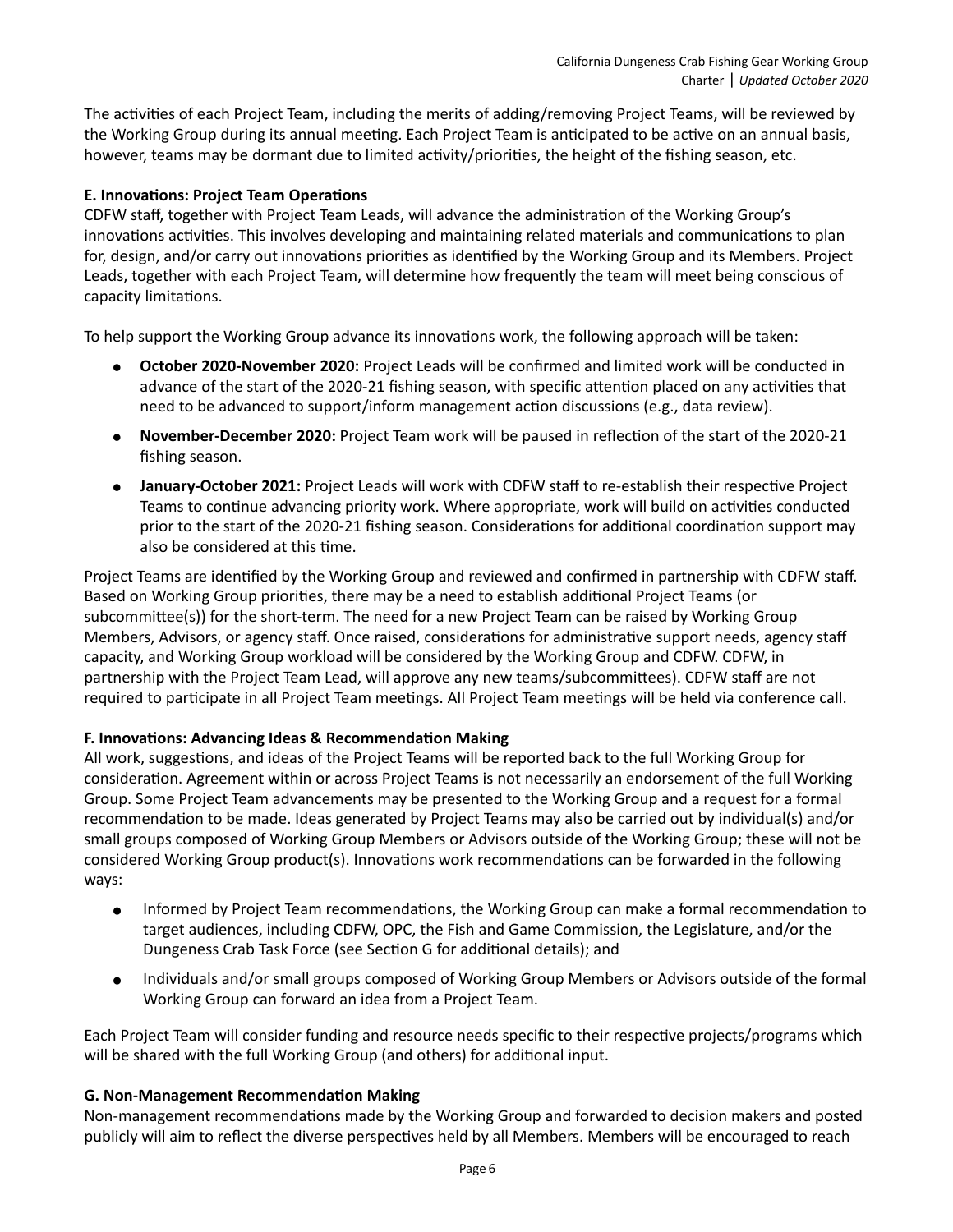"broad support" with the goal for none opposed while at all times expressing his/her/their self-interest. If a Member cannot support an option or recommendation, they are responsible for proposing an alternative that legitimately attempts to achieve their interest and the goals of the Working Group. In efforts to reach broad support, all voices will be heard and creative solutions will be sought to resolve issues and craft recommendations that encompass the diversity of viewpoints. Non-management recommendations include those related to advancing research priorities, funding priorities, external communications products, legislative guidance to decision makers, and other non-management action recommendations.

CDFW will schedule full Working Group meetings (e.g., annual meeting) to maximize attendance. However, in the case where full Working Group meetings do not have full attendance, broad support reached will be deemed by the individuals present and recommendations will move forward. CDFW staff will work with Working Group Members to ensure regular meetings have broad participation, and actions and/or recommendations that are arrived at are inclusive. Recommendations/ideas that *do not have broad support* will still be reflected in the recommendations memo and/or key themes summaries (and other Working Group products). In most cases, state and federal representatives will recuse themselves from weighing in on Working Group products; this will not prevent a full agreement product from moving forward.

Between Working Group meetings/calls, email communication will be utilized to gain full support on written products. In the case where a Working Group Member is unable to attend a meeting, it will be the responsibility of the Member to contact CDFW staff prior to the meeting to provide input or send their alternate to attend the meeting in their place. A product will be deemed to be supported by the full Working Group if no member transmits their objection by the established deadline. All Working Group recommendations will be posted on the OPC and CDFW webpages, and shared via CDFW's email list.

## **Section III. Procedures**

#### **H. Ground Rules (Meeting Agreements)**

Working Group Members agree to:

- Participate in each meeting prepared to constructively discuss agenda items. This includes reviewing materials and information distributed in advance of the meeting or conference call, connecting with CDFW to talk through questions or concerns, and soliciting input from constituents between meetings;
- Focus the discussion on strategies and solutions that move the conversation forward and avoid revisiting agreements and/or topics that have been addressed by the group (or agencies) previously;
- ! Engage in a cross-interest dialogue focused on working with other Working Group Members and Advisors to support constructive discussions focused on interests rather than fixed positions;
- $\bullet$  Approach discussions from a place of diversity and inclusion, considering voices and perspectives of each Member's respective constituencies and/or organizations;
- **.** Listen for understanding, acknowledge and seek clarification of others' perspectives and verify assumptions, and openly discuss issues with others who hold diverse views;
- $\bullet$  Participate in a problem-solving approach based on respectful and constructive discussion; and
- When necessary, identify any personal/professional conflicts of interest (e.g., financial) related to any subject of discussion and/or recommendation-making.

#### **I. Attendance and Meeting Requirements**

Members (or Alternates) and Advisors are expected to serve to their best ability and are expected to attend all full Working Group conference calls and the annual meeting. Failure to attend the annual meeting and/or up to two (2) full Working Group conference calls will result in an evaluation of an individual's ability to serve on the Working Group by the CDFW Marine Region Manager and may be cause for the Member to step down.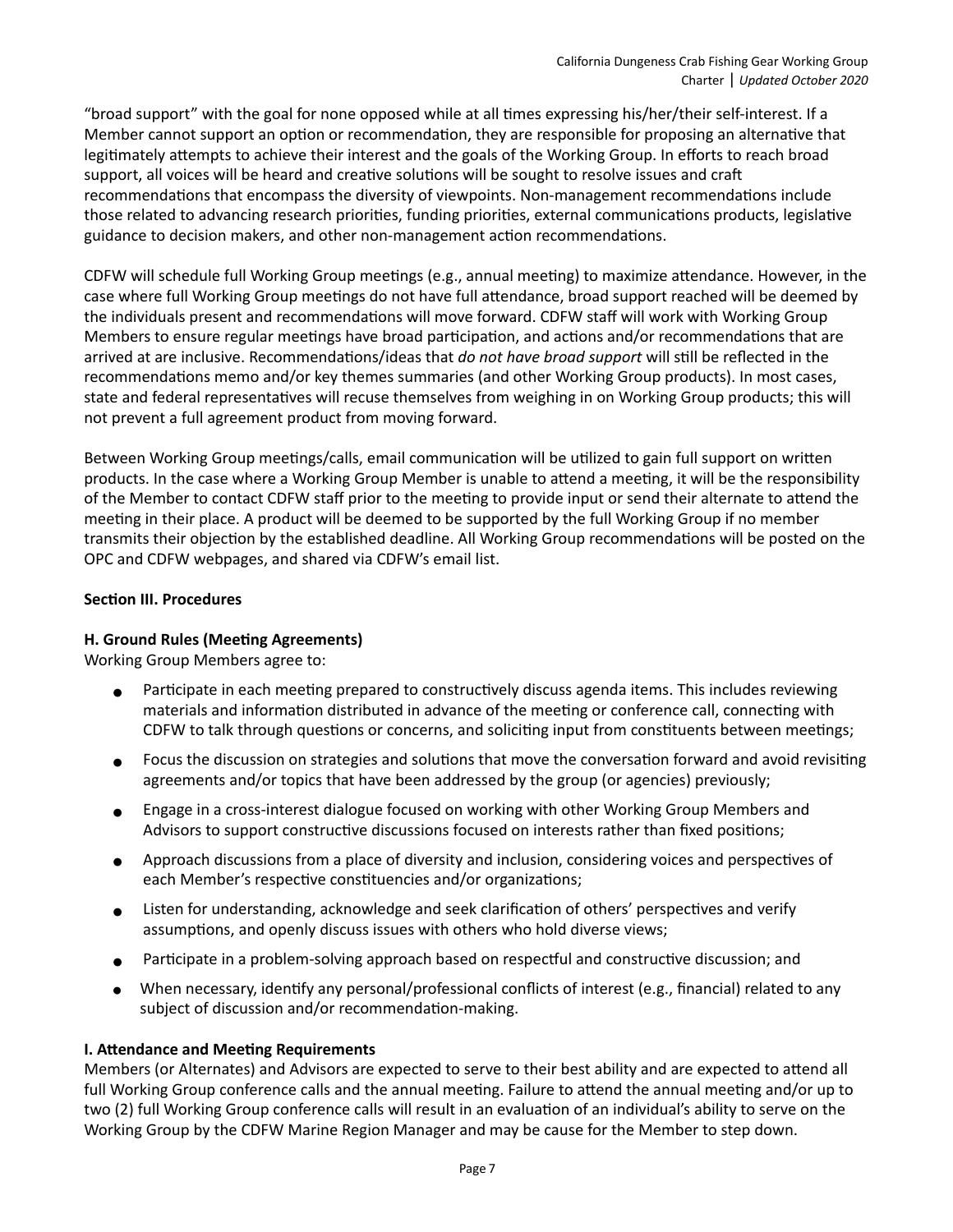Some full Working Group calls (via conference line) and in-person meetings (in-person or via conference line) will include a 'listen only' option for interested stakeholders and members of the public when needed. The Working Group and its Advisors retain the option to hold closed-door sessions to discuss sensitive issues/topics prior to or following public meetings. Attendance to closed-door sessions by individuals other than Working Group Members listed in the table above (including advisors) is at the discretion of CDFW.

#### *Meeting Schedule and Logistics*

The schedule for Evaluation Team meetings will be determined as outlined in RAMP regulations, with no more than two meetings per month. CDFW will work with RAMP risk factor leads to develop and prepare meeting materials, including a compilation of available data, CDFW's initial management recommendation.

Project Team calls will be scheduled as needed to provide focused attention to each topic as needed based on priorities of the Working Group in consultation with CDFW. Efforts will be made to avoid scheduling Project Team calls during the fishing season (i.e., not to overlap with management action calls).

Attempts will be made to schedule conference calls in advance and in consideration of other priorities (e.g., Fish and Game Commission meetings, Pacific Fishery Management Council meetings, DCTF meetings, other fishing seasons, etc.) to encourage broad participation from the Working Group.

CDFW will work to develop materials for all Evaluation Team calls; Project Team Leads will lead agenda development, next steps emails, and quarterly written updates for respective Project Team calls. Public-facing materials will be posted online by CDFW. Additionally, the Chair and/or Project Team lead will work with meeting presenters and others to develop and prepare meeting materials. Call-in information, meeting agenda, and meeting materials will be circulated to an Evaluation Team or Working Group Members in advance of meetings with adequate time to review by Members.

#### **J. Communications: Protocols and Information Sharing**

To achieve its goals and objectives, the Working Group is committed to transparency and open lines of communication among Agencies, Members and Advisors, and with their peers and the broader interested public. Between or in preparation for meetings, the Working Group may receive materials such as meeting agendas and notes, Project Team updates, entanglement data, project proposals and results, and draft key findings or recommendations memos. All information received is considered public. The Working Group will work collaboratively to identify how/when information is shared with peers, and will work with the intention to share materials externally through unified communications and messaging. This may include, but is not limited to, developing joint announcements, press releases, blog and social media posts, etc. Working Group Members will act in good faith to communicate with the Working Group their ideas for how to share information, and will extend invitations to have information sharing be a Working Group "product".

Working Group Members and Advisors are strongly encouraged to keep their peers, interest groups, and/or organizations informed about the Working Group process, discussions, and recommendations through various means of networking and interaction, as appropriate. This communication should align with the Working Group's communication protocol. In circumstances where there is not a unified Working Group message, Members and Advisors will use their best judgement of how and when to distribute information to their peers.

Through the RAMP, the Working Group may make management recommendations to CDFW which could result in adverse impacts to the Dungeness crab fleet. In these instances, CDFW will develop and share official communications to the fleet and other stakeholders regarding the implemented management measures rather than relying on Working Group Members. CDFW communications will emphasize that while the Working Group makes recommendations, ultimately CDFW decides when and how to implement management measures for the fishery.